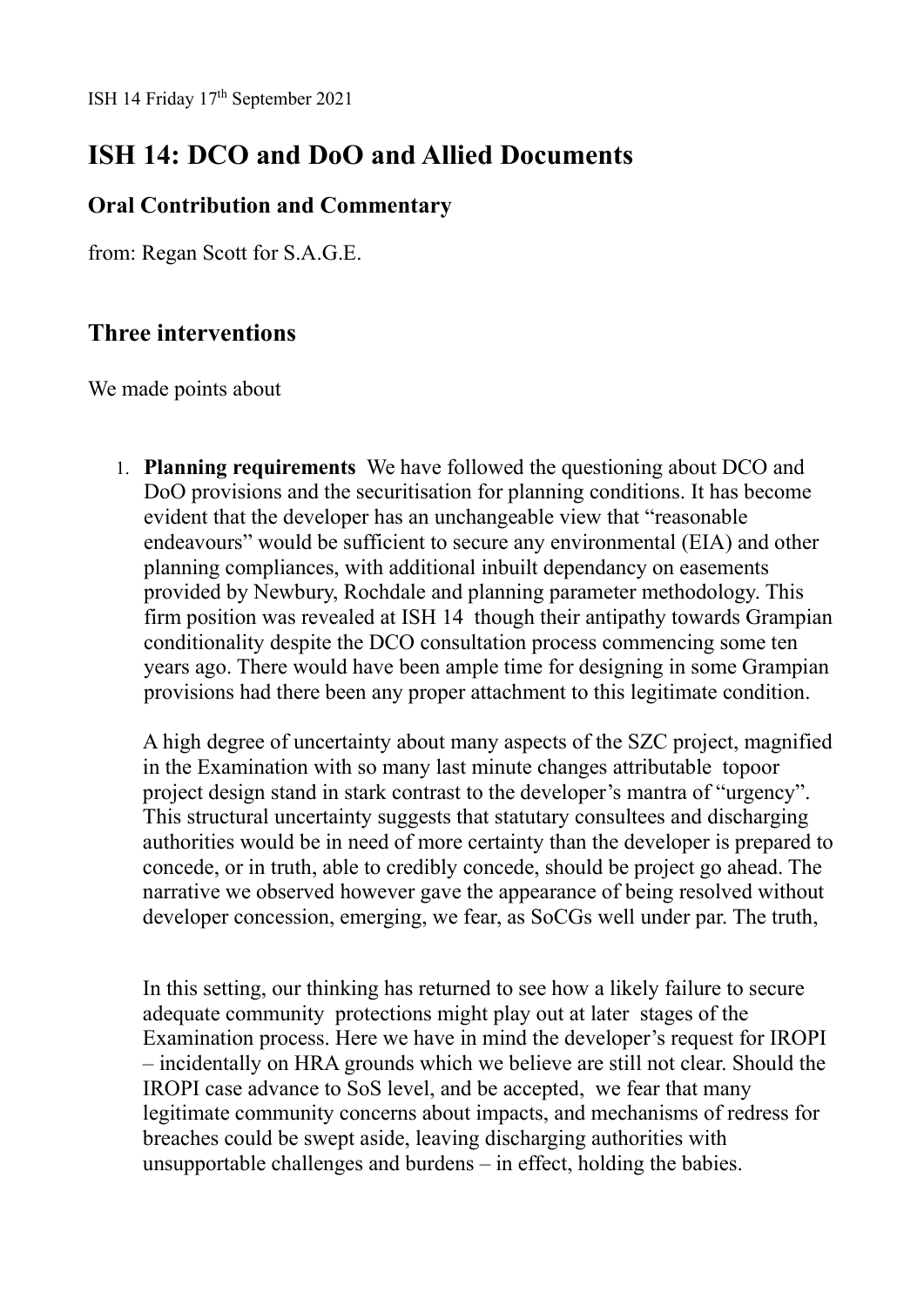The second concern which comes into play is that the DCO requirements and DoO provisions now need to be seen as likely to pass out of the hands of EDF into other controlling – i.e.majority – ownership, through the transfer of benefit provisions in the DCO. When this was exmined, the assumption was this was likely to be a perfectly stable and proper process, albeit with proviso that the SoS might not like it if the drafting remained as proposed. We suggest that the declared change of ownership is a material consideration of great weight for a massive nuclear project, and need to add that changed ownership might come about as much through crisis as through stable commercial planning. And further that the present joint EDF/CGN relaionship is formally only for the initial development of the project, with no certainty that it would continue into funding the actual construction period. In this resspect, it is inherently a profoundly different project to Hinkey Point C. We suggest that a modestly resourced discharging authorities (ESC & SCC) in such circumstances would not be in much of a position to be community champions unless copper bottomed and gold-plated protective provisions are claimed and established at this key stage of the DCO process.

A third concern arose when we came across the apparently newly fashioned SoS instrument of DCO re-determination. This is why we thought it ought to be brought forward into consideration. While we assumed that the Norfolk Vanguard narrative would be well understood from the NIPS database and BEIS correspondence and associated media cover, we had noted legal commentary of interest - and a mention of another case – Manston Airport and another likely but unnamed case – on the BDP Pitman website (July 2021) and now put this "Re-determination News" source on record at the request of Mr Brock.

The issue is how discharging authorities should properly pursue their interests and duties in such uncertain and, franky, riskey circustances. If, at the end of the planning tunnel, they have not stood firm about a full complement of planning requirements and comprehensive obligations at the Examination stage, what chance can there be of recovering ground in the face of IROPI's higher levels of consideration and, given the likelihood of legal challenge, an SoS minded to pursue a final decision – whatever that might be - with powers of re-determination unlikely to deal with community interests if they have not be claimed as substantial from the very start. We have long argued that Suffolk is unsuitable for this project at this time, and have seen much evidence to support this view in the course of the examination so far.

We are aware that some of the above reflections might have been more suitable for an OFH, but with these positions and issues only becoming clear in the closing sessions of the ISH hearings and so much still to be resolved, we felt the need to put these reflections on the record. Our defence, if one is needed, is that we are a commuity monitoring group. We also note that these broader